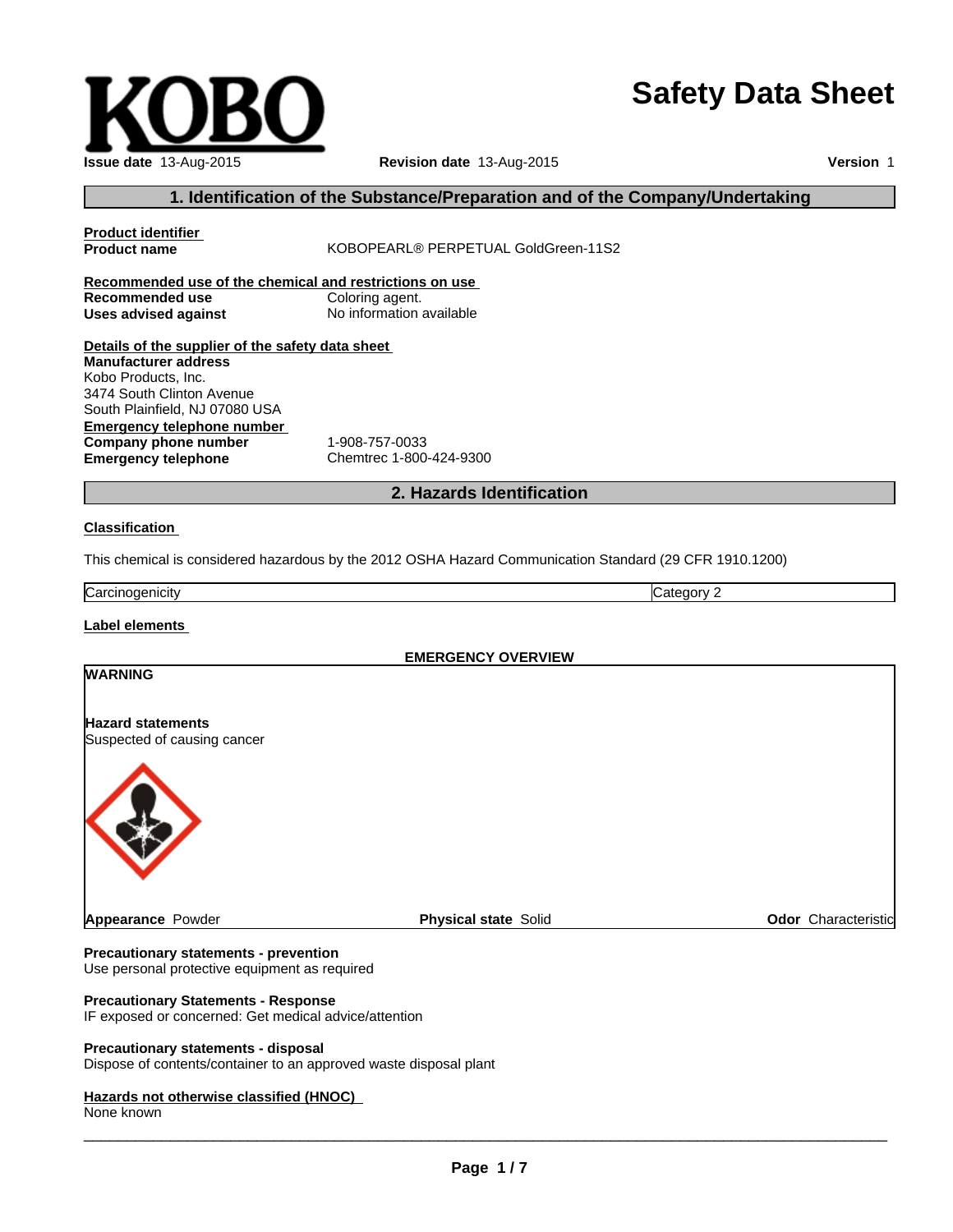#### **Other Information**

No information available

### **3. Composition/information on Ingredients**

 $\_$  ,  $\_$  ,  $\_$  ,  $\_$  ,  $\_$  ,  $\_$  ,  $\_$  ,  $\_$  ,  $\_$  ,  $\_$  ,  $\_$  ,  $\_$  ,  $\_$  ,  $\_$  ,  $\_$  ,  $\_$  ,  $\_$  ,  $\_$  ,  $\_$  ,  $\_$  ,  $\_$  ,  $\_$  ,  $\_$  ,  $\_$  ,  $\_$  ,  $\_$  ,  $\_$  ,  $\_$  ,  $\_$  ,  $\_$  ,  $\_$  ,  $\_$  ,  $\_$  ,  $\_$  ,  $\_$  ,  $\_$  ,  $\_$  ,

| <b>Chemical Name</b>      | <b>CAS No</b> | Weight-%      |
|---------------------------|---------------|---------------|
| Synthetic Fluorphlogopite | 12003-38-2    | 52.0-58.0     |
| Silica                    | 7631-86-9     | 25.5-31.5     |
| Titanium dioxide          | 13463-67-7    | $11.0 - 16.5$ |
| Triethoxycaprylylsilane   | 2943-75-1     | $1.0 - 3.0$   |

| 4. First aid measures                                       |                                                                                                                                    |  |  |
|-------------------------------------------------------------|------------------------------------------------------------------------------------------------------------------------------------|--|--|
| <b>First aid measures</b>                                   |                                                                                                                                    |  |  |
| <b>General advice</b>                                       | If symptoms persist, call a physician.                                                                                             |  |  |
| Eye contact                                                 | Rinse immediately with plenty of water, also under the eyelids, for at least 15 minutes. If<br>symptoms persist, call a physician. |  |  |
| <b>Skin contact</b>                                         | Wash off immediately with soap and plenty of water while removing all contaminated<br>clothes and shoes.                           |  |  |
| <b>Inhalation</b>                                           | Remove to fresh air. If breathing is irregular or stopped, administer artificial respiration.                                      |  |  |
| Ingestion                                                   | If swallowed, do not induce vomiting: seek medical advice immediately and show this<br>container or label.                         |  |  |
| Self-protection of the first aider                          | Use personal protective equipment as required.                                                                                     |  |  |
| Most important symptoms and effects, both acute and delayed |                                                                                                                                    |  |  |
| <b>Symptoms</b>                                             | No known effects under normal use conditions.                                                                                      |  |  |
|                                                             | Indication of any immediate medical attention and special treatment needed                                                         |  |  |
| Note to physicians                                          | Effects of exposure (inhalation, ingestion or skin contact) to substance may be delayed.                                           |  |  |

#### **5. Fire-fighting measures**

#### **Suitable extinguishing media**

Use extinguishing measures that are appropriate to local circumstances and the surrounding environment.

**Unsuitable extinguishing media** No information available.

**Specific hazards arising from the chemical** None in particular.

**Explosion data Sensitivity to mechanical impact** None. **Sensitivity to static discharge** None.

**Protective equipment and precautions for firefighters**

Use personal protective equipment as required.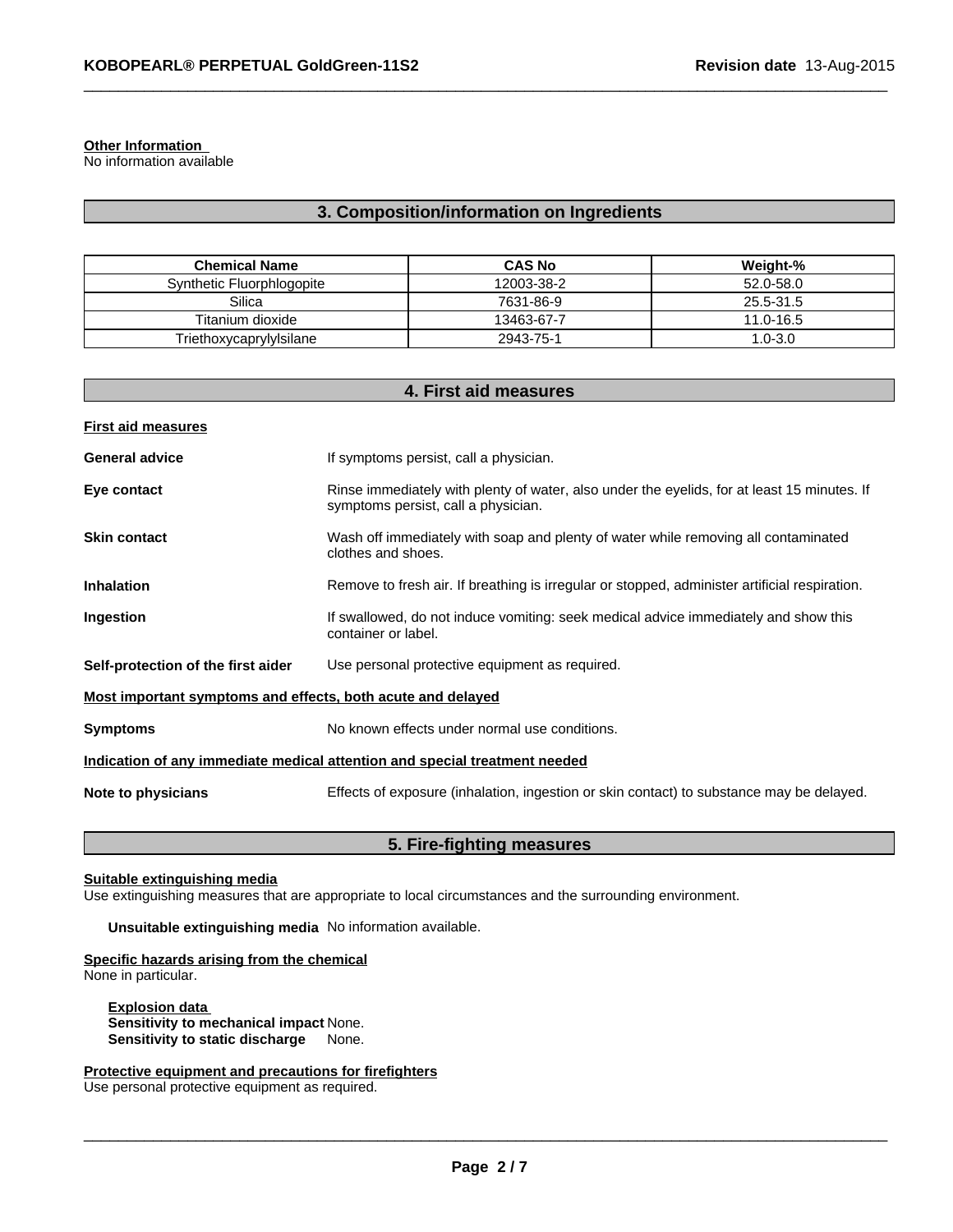### **6. Accidental release measures**

 $\_$  ,  $\_$  ,  $\_$  ,  $\_$  ,  $\_$  ,  $\_$  ,  $\_$  ,  $\_$  ,  $\_$  ,  $\_$  ,  $\_$  ,  $\_$  ,  $\_$  ,  $\_$  ,  $\_$  ,  $\_$  ,  $\_$  ,  $\_$  ,  $\_$  ,  $\_$  ,  $\_$  ,  $\_$  ,  $\_$  ,  $\_$  ,  $\_$  ,  $\_$  ,  $\_$  ,  $\_$  ,  $\_$  ,  $\_$  ,  $\_$  ,  $\_$  ,  $\_$  ,  $\_$  ,  $\_$  ,  $\_$  ,  $\_$  ,

#### **Personal precautions, protective equipment and emergency procedures**

| <b>Personal precautions</b>                          | Use personal protective equipment as required. Avoid contact with eyes. Wash thoroughly<br>after handling. |  |  |  |
|------------------------------------------------------|------------------------------------------------------------------------------------------------------------|--|--|--|
| For emergency responders                             | Use personal protective equipment as required.                                                             |  |  |  |
| <b>Environmental precautions</b>                     | Collect spillage. Do not allow into any sewer, on the ground or into any body of water.                    |  |  |  |
| Methods and material for containment and cleaning up |                                                                                                            |  |  |  |
| <b>Methods for containment</b>                       | Prevent further leakage or spillage if safe to do so.                                                      |  |  |  |
| Methods for cleaning up                              | Avoid creating dust. Sweep up and shovel into suitable containers for disposal.                            |  |  |  |
| <b>Prevention of secondary hazards</b>               | Clean contaminated objects and areas thoroughly observing environmental regulations.                       |  |  |  |

| 7. Handling and Storage                                      |                                                                                                                      |  |  |
|--------------------------------------------------------------|----------------------------------------------------------------------------------------------------------------------|--|--|
| <b>Precautions for safe handling</b>                         |                                                                                                                      |  |  |
| Advice on safe handling                                      | Use personal protective equipment as required. Use only in well-ventilated areas. Wash<br>thoroughly after handling. |  |  |
| Conditions for safe storage, including any incompatibilities |                                                                                                                      |  |  |
| <b>Storage conditions</b>                                    | Keep container tightly closed in a dry and well-ventilated place. Store at ambient conditions.                       |  |  |
| Incompatible materials                                       | Strong oxidizing agents. Strong acids.                                                                               |  |  |

### **8. Exposure Controls/Personal Protection**

#### **Control parameters**

#### **Exposure guidelines**

| <b>Chemical Name</b> | <b>ACGIH TLV</b>         | <b>OSHA PEL</b>                          | <b>NIOSH IDLH</b>           |
|----------------------|--------------------------|------------------------------------------|-----------------------------|
| Silica               |                          | TWA: 20 mppcf                            | IDLH: $3000 \text{ mg/m}^3$ |
| 7631-86-9            |                          | : (80)/(% SiO2) mg/m <sup>3</sup> TWA    | TWA: 6 $mq/m3$              |
| Titanium dioxide     | TWA: $10 \text{ mg/m}^3$ | TWA: 15 $mg/m3$ total dust               | IDLH: $5000 \text{ mg/m}^3$ |
| 13463-67-7           |                          | (vacated) TWA: $10 \text{ mg/m}^3$ total |                             |
|                      |                          | dust                                     |                             |

#### **Appropriate engineering controls**

| Ensure adequate ventilation, especially in confined areas.<br><b>Engineering controls</b> |  |
|-------------------------------------------------------------------------------------------|--|
|-------------------------------------------------------------------------------------------|--|

#### **Individual protection measures, such as personal protective equipment**

| <b>Eye/face protection</b>     | Wear safety glasses with side shields (or goggles).                       |
|--------------------------------|---------------------------------------------------------------------------|
| Skin and body protection       | Wear protective gloves and protective clothing.                           |
| <b>Respiratory protection</b>  | In case of insufficient ventilation, wear suitable respiratory equipment. |
| General hygiene considerations | Handle in accordance with good industrial hygiene and safety practice.    |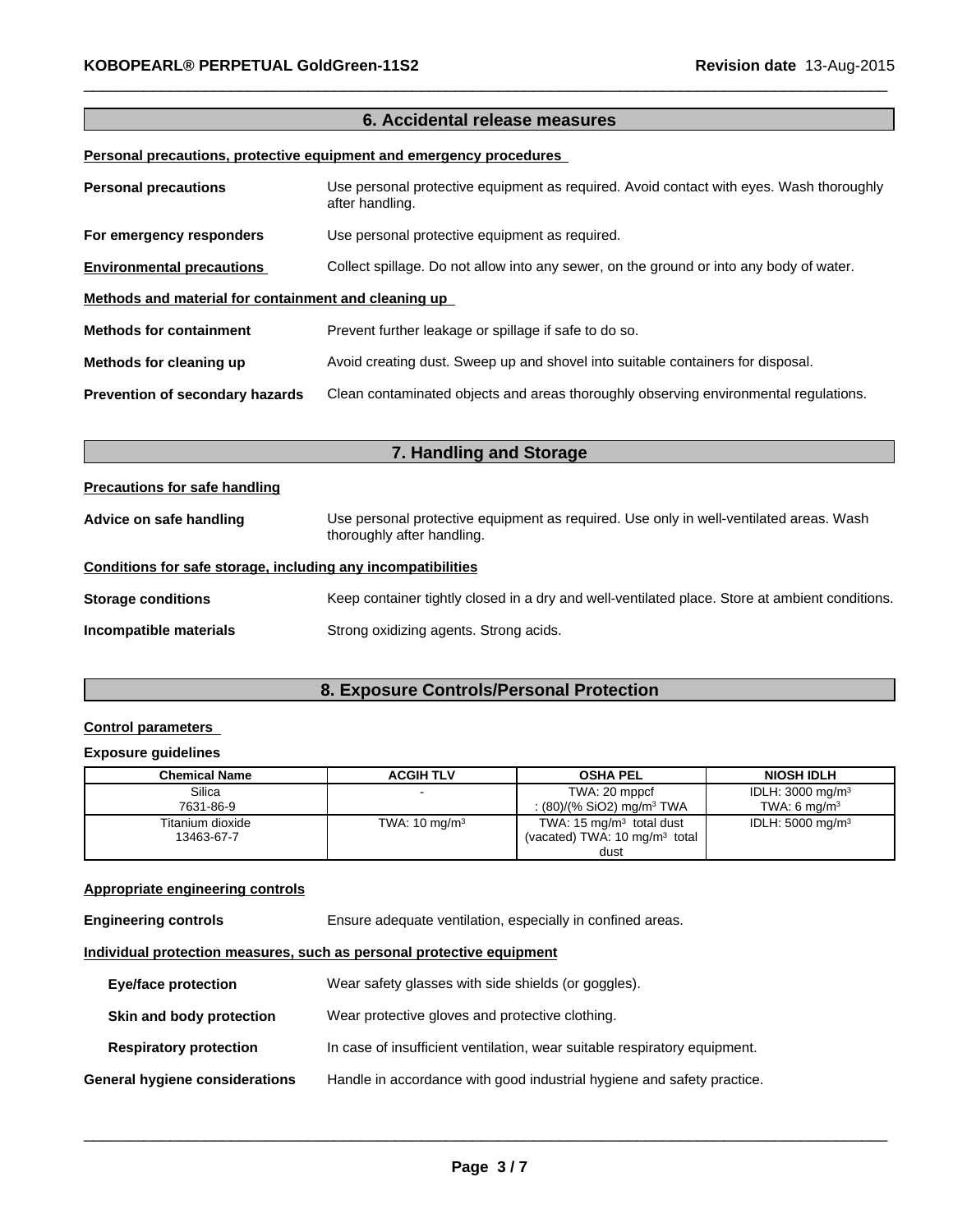### **9. Physical and Chemical Properties**

 $\_$  ,  $\_$  ,  $\_$  ,  $\_$  ,  $\_$  ,  $\_$  ,  $\_$  ,  $\_$  ,  $\_$  ,  $\_$  ,  $\_$  ,  $\_$  ,  $\_$  ,  $\_$  ,  $\_$  ,  $\_$  ,  $\_$  ,  $\_$  ,  $\_$  ,  $\_$  ,  $\_$  ,  $\_$  ,  $\_$  ,  $\_$  ,  $\_$  ,  $\_$  ,  $\_$  ,  $\_$  ,  $\_$  ,  $\_$  ,  $\_$  ,  $\_$  ,  $\_$  ,  $\_$  ,  $\_$  ,  $\_$  ,  $\_$  ,

### **Information on basic physical and chemical properties**

| <b>Physical state</b>            | Solid                    |                          |                          |
|----------------------------------|--------------------------|--------------------------|--------------------------|
| Appearance                       | Powder                   | Odor                     | Characteristic           |
| Color                            | Gold Green               | <b>Odor threshold</b>    | No information available |
|                                  |                          |                          |                          |
| <b>Property</b>                  | Values                   | Remarks •                |                          |
| рH                               |                          | No information available |                          |
| Melting point/freezing point     |                          | No information available |                          |
| Boiling point / boiling range    |                          | No information available |                          |
| <b>Flash point</b>               |                          | No information available |                          |
| <b>Evaporation rate</b>          |                          | No information available |                          |
| Flammability (solid, gas)        |                          | No information available |                          |
| <b>Flammability limit in air</b> |                          |                          |                          |
| <b>Upper flammability limit</b>  |                          | No information available |                          |
| Lower flammability limit         |                          | No information available |                          |
| Vapor pressure                   |                          | No information available |                          |
| Vapor density                    |                          | No information available |                          |
| <b>Specific gravity</b>          |                          | No information available |                          |
| <b>Water solubility</b>          | Insoluble in water       |                          |                          |
| Solubility in other solvents     |                          | No information available |                          |
| <b>Partition coefficient</b>     |                          | No information available |                          |
| <b>Autoignition temperature</b>  |                          | No information available |                          |
| <b>Decomposition temperature</b> |                          | No information available |                          |
| <b>Kinematic viscosity</b>       |                          | No information available |                          |
| <b>Dynamic viscosity</b>         |                          | No information available |                          |
| <b>Explosive properties</b>      |                          | No information available |                          |
| <b>Oxidizing properties</b>      |                          | No information available |                          |
| <b>Other Information</b>         |                          |                          |                          |
| Softening point                  | No information available |                          |                          |
| <b>Molecular weight</b>          | No information available |                          |                          |
| VOC content (%)                  | No information available |                          |                          |
| <b>Density</b>                   | No information available |                          |                          |
| <b>Bulk density</b>              | No information available |                          |                          |
|                                  |                          |                          |                          |

### **10. Stability and Reactivity**

**Reactivity**  No data available

**Chemical stability** Stable under normal conditions.

**Possibility of hazardous reactions** None under normal processing.

Hazardous polymerization Hazardous polymerization does not occur.

**Conditions to avoid** None known.

**Incompatible materials** Strong oxidizing agents. Strong acids.

#### **Hazardous decomposition products**

None under normal use conditions.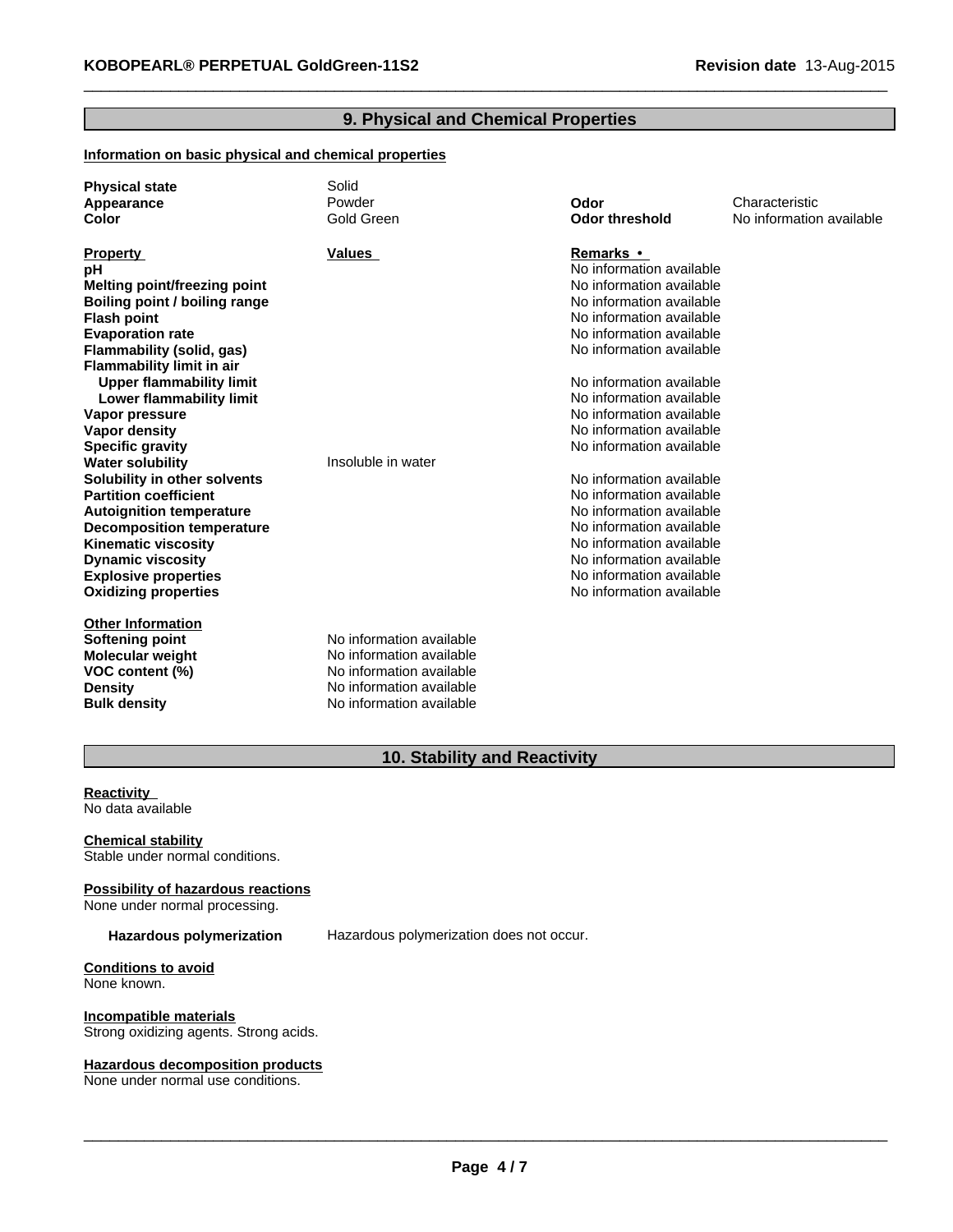### **11. Toxicological Information**

 $\_$  ,  $\_$  ,  $\_$  ,  $\_$  ,  $\_$  ,  $\_$  ,  $\_$  ,  $\_$  ,  $\_$  ,  $\_$  ,  $\_$  ,  $\_$  ,  $\_$  ,  $\_$  ,  $\_$  ,  $\_$  ,  $\_$  ,  $\_$  ,  $\_$  ,  $\_$  ,  $\_$  ,  $\_$  ,  $\_$  ,  $\_$  ,  $\_$  ,  $\_$  ,  $\_$  ,  $\_$  ,  $\_$  ,  $\_$  ,  $\_$  ,  $\_$  ,  $\_$  ,  $\_$  ,  $\_$  ,  $\_$  ,  $\_$  ,

#### **Information on likely routes of exposure**

#### **Product information**

| <b>Inhalation</b>   | No data available. |
|---------------------|--------------------|
| Eye contact         | No data available. |
| <b>Skin contact</b> | No data available. |
| Ingestion           | No data available. |

#### **Component information**

| <b>Chemical Name</b>                 | Oral LD50                | Dermal LD50             | <b>Inhalation LC50</b> |
|--------------------------------------|--------------------------|-------------------------|------------------------|
| Silica<br>7631-86-9                  | $>$ 5000 mg/kg (Rat)     | $>$ 2000 mg/kg (Rabbit) | $> 2.2$ mg/L (Rat) 1 h |
| Titanium dioxide<br>13463-67-7       | $> 10000$ mg/kg (Rat)    |                         |                        |
| Triethoxycaprylylsilane<br>2943-75-1 | $= 10060 \mu L/kg$ (Rat) | $=$ 5910 µL/kg (Rabbit) |                        |

#### **Information on toxicological effects**

**Symptoms** No information available.

#### **Delayed and immediate effects as well as chronic effects from short and long-term exposure**

**Skin corrosion/irritation** No information available.<br>**Serious eve damage/eve irritation** No information available. **Serious eye damage/eye irritation Irritation**<br> **Corrosivity** No information available.<br>
No information available. **Corrosivity Corrosivity No information available.**<br> **Sensitization** Moinformation available. **Germ cell mutagenicity** 

No information available.<br>No information available. **Carcinogenicity** This product contains one or more substances which are classified by IARC as carcinogenic to humans (Group I), probably carcinogenic to humans (Group 2A) or possibly

| carcinogenic to humans (Group 2B). |  |  |  |
|------------------------------------|--|--|--|
|                                    |  |  |  |

| <b>Chem</b><br>. .<br>Name<br>. | <b>ACGIH</b> | <b>IARC</b> | <b>NITD</b><br>. | OCDA<br>יחטע |
|---------------------------------|--------------|-------------|------------------|--------------|
| <b>Titanium</b><br>dioxide      |              | 2E<br>Group |                  | . .          |
| 1346<br>$\sim$<br>٬۰٫۰٬۰۳۰٬۰۰۰٬ |              |             |                  |              |

*IARC (International Agency for Research on Cancer)*

*Group 2B - Possibly Carcinogenic to Humans*

*OSHA (Occupational Safety and Health Administration of the US Department of Labor)*

*X - Present*

**STOT - repeated exposure<br>Aspiration hazard** 

**Reproductive toxicity** No information available.<br>**STOT - single exposure** No information available. **STOT - single exposure** No information available.<br> **STOT - repeated exposure** No information available. No information available.

#### **12. Ecological Information**

#### **Ecotoxicity**

| <b>Chemical Name</b> | Algae/aguatic plants             | Fish                                             | <b>Toxicity to</b><br><b>Microorganisms</b> | Crustacea                                  |
|----------------------|----------------------------------|--------------------------------------------------|---------------------------------------------|--------------------------------------------|
| Silica<br>7631-86-9  | 440: 72 h<br>Pseudokirchneriella | 5000: 96 h Brachydanio rerio<br>mg/L LC50 static |                                             | 7600: 48 h Ceriodaphnia<br>dubia mg/L EC50 |
|                      | subcapitata mg/L EC50            |                                                  |                                             |                                            |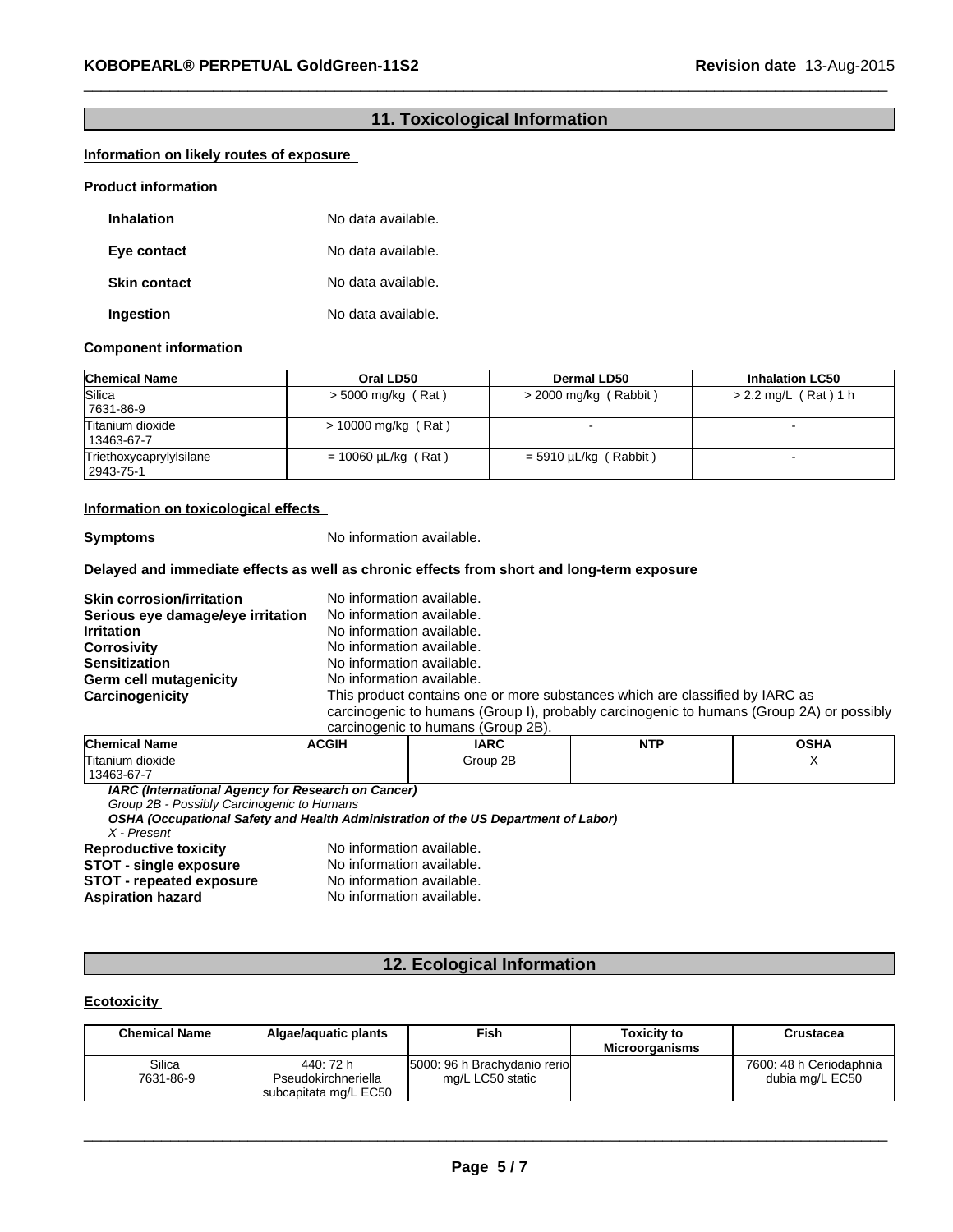#### **Persistence and degradability**

No information available.

**Bioaccumulation** No information available.

**Other adverse effects** No information available

### **13. Disposal Considerations**

 $\_$  ,  $\_$  ,  $\_$  ,  $\_$  ,  $\_$  ,  $\_$  ,  $\_$  ,  $\_$  ,  $\_$  ,  $\_$  ,  $\_$  ,  $\_$  ,  $\_$  ,  $\_$  ,  $\_$  ,  $\_$  ,  $\_$  ,  $\_$  ,  $\_$  ,  $\_$  ,  $\_$  ,  $\_$  ,  $\_$  ,  $\_$  ,  $\_$  ,  $\_$  ,  $\_$  ,  $\_$  ,  $\_$  ,  $\_$  ,  $\_$  ,  $\_$  ,  $\_$  ,  $\_$  ,  $\_$  ,  $\_$  ,  $\_$  ,

### **Waste treatment methods**

| Disposal of wastes     | Disposal should be in accordance with applicable regional, national and local laws and<br>regulations. |
|------------------------|--------------------------------------------------------------------------------------------------------|
| Contaminated packaging | Disposal should be in accordance with applicable regional, national and local laws and<br>regulations. |

#### **14. Transport Information**

| <b>DOT</b>  | Not regulated |
|-------------|---------------|
| ICAO (air)  | Not regulated |
| <b>IATA</b> | Not regulated |
| <b>IMDG</b> | Not regulated |
| <b>RID</b>  | Not regulated |
| <b>ADR</b>  | Not regulated |

## **15. Regulatory information**

| International inventories |                |
|---------------------------|----------------|
| <b>TSCA</b>               | Complies       |
| <b>DSL/NDSL</b>           | Complies       |
| <b>EINECS/ELINCS</b>      | Complies       |
| <b>ENCS</b>               | Not Determined |
| <b>IECSC</b>              | Complies       |
| <b>KECL</b>               | Complies       |
| <b>PICCS</b>              | Complies       |
| <b>AICS</b>               | Complies       |

**Legend:** 

**TSCA** - United States Toxic Substances Control Act Section 8(b) Inventory **DSL/NDSL** - Canadian Domestic Substances List/Non-Domestic Substances List **EINECS/ELINCS** - European Inventory of Existing Chemical Substances/European List of Notified Chemical Substances **ENCS** - Japan Existing and New Chemical Substances **IECSC** - China Inventory of Existing Chemical Substances **KECL** - Korean Existing and Evaluated Chemical Substances **PICCS** - Philippines Inventory of Chemicals and Chemical Substances

**AICS** - Australian Inventory of Chemical Substances